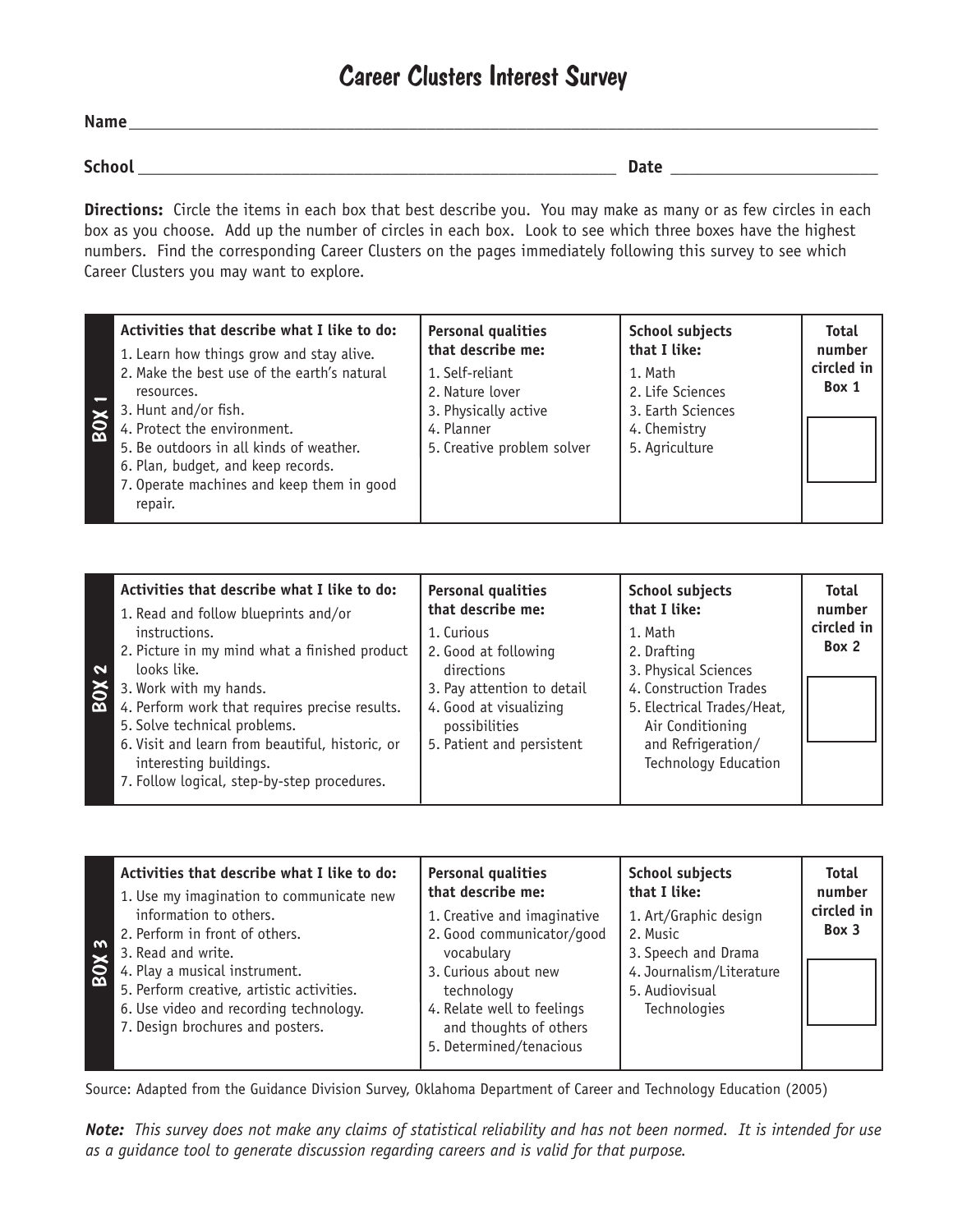| Activities that describe what I like to do:<br>1. Perform routine, organized activities but | <b>Personal qualities</b><br>that describe me: | <b>School subjects</b><br>that I like: | <b>Total</b><br>number<br>circled in |
|---------------------------------------------------------------------------------------------|------------------------------------------------|----------------------------------------|--------------------------------------|
| can be flexible.                                                                            | 1. Organized                                   | 1. Computer                            |                                      |
| 2. Work with numbers and detailed                                                           | 2. Practical and logical                       | Applications/Business                  | Box 4                                |
| $\blacktriangledown$<br>information.                                                        | 3. Patient                                     | and Information                        |                                      |
| <b>BOX</b><br>3. Be the leader in a group.                                                  | 4. Tactful                                     | Technology                             |                                      |
| 4. Make business contact with people.                                                       | 5. Responsible                                 | 2. Accounting                          |                                      |
| 5. Work with computer programs.                                                             |                                                | 3. Math                                |                                      |
| 6. Create reports and communicate ideas.                                                    |                                                | 4. English                             |                                      |
| 7. Plan my work and follow instructions<br>without close supervision.                       |                                                | 5. Economics                           |                                      |

| Activities that describe what I like to do:<br>1. Communicate with different types of | <b>Personal qualities</b><br>that describe me: | <b>School subjects</b><br>that I like: | <b>Total</b><br>number |
|---------------------------------------------------------------------------------------|------------------------------------------------|----------------------------------------|------------------------|
| people.                                                                               | 1. Friendly                                    | 1. Language Arts                       | circled in<br>Box 5    |
| 2. Help others with their homework or to                                              | 2. Decision maker                              | 2. Social Studies                      |                        |
| learn new things.                                                                     | 3. Helpful                                     | 3. Math                                |                        |
| 3. Go to school.                                                                      | 4. Innovative/Inquisitive                      | 4. Science                             |                        |
| 4. Direct and plan activities for others.                                             | 5. Good listener                               | 5. Psychology                          |                        |
| 5. Handle several responsibilities at once.                                           |                                                |                                        |                        |
| 6. Acquire new information.                                                           |                                                |                                        |                        |
| 7. Help people overcome their challenges.                                             |                                                |                                        |                        |
|                                                                                       |                                                |                                        |                        |

| Activities that describe what I like to do:<br>1. Work with numbers.<br>2. Work to meet a deadline.<br>3. Make predictions based on existing facts.<br>$\bullet$<br>4. Have a framework of rules by which to<br><b>ROX</b><br>operate.<br>5. Analyze financial information and interpret<br>it to others.<br>6. Handle money with accuracy and reliability. | <b>Personal qualities</b><br>that describe me:<br>1. Trustworthy<br>2. Orderly<br>3. Self-confident<br>4. Logical<br>5. Methodical or efficient | <b>School subjects</b><br>that I like:<br>1. Accounting<br>2. Math<br>3. Economics<br>4. Banking/Financial<br>Services<br>5. Business Law | <b>Total</b><br>number<br>circled in<br>Box 6 |
|-------------------------------------------------------------------------------------------------------------------------------------------------------------------------------------------------------------------------------------------------------------------------------------------------------------------------------------------------------------|-------------------------------------------------------------------------------------------------------------------------------------------------|-------------------------------------------------------------------------------------------------------------------------------------------|-----------------------------------------------|
| 7. Take pride in the way I dress and look.                                                                                                                                                                                                                                                                                                                  |                                                                                                                                                 |                                                                                                                                           |                                               |

| $\overline{ }$<br><b>ROX</b> | Activities that describe what I like to do:<br>1. Be involved in politics.<br>2. Negotiate, defend, and debate ideas and<br>topics.<br>3. Plan activities and work cooperatively with<br>others.<br>4. Work with details. | <b>Personal qualities</b><br>that describe me:<br>1. Good communicator<br>2. Competitive<br>3. Service minded<br>4. Well organized<br>5. Problem solver | <b>School subjects</b><br>that I like:<br>1. Government<br>2. Language Arts<br>3. History<br>4. Math<br>5. Foreign Language | <b>Total</b><br>number<br>circled in<br>Box 7 |
|------------------------------|---------------------------------------------------------------------------------------------------------------------------------------------------------------------------------------------------------------------------|---------------------------------------------------------------------------------------------------------------------------------------------------------|-----------------------------------------------------------------------------------------------------------------------------|-----------------------------------------------|
|                              | 5. Perform a variety of duties that may change<br>often.<br>6. Analyze information and interpret it to<br>others.<br>7. Travel and see things that are new to me.                                                         |                                                                                                                                                         |                                                                                                                             |                                               |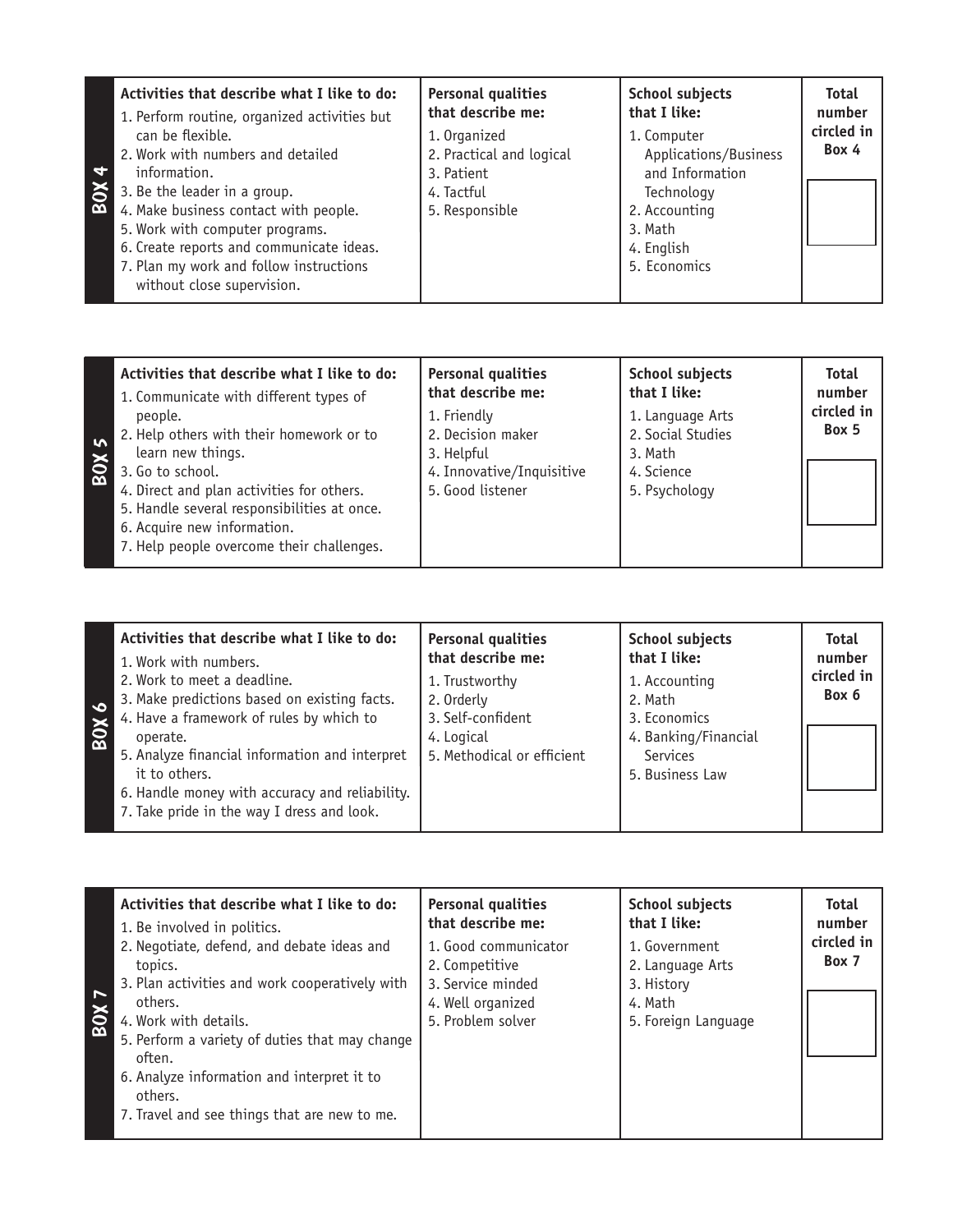| $\infty$<br><b>ROX</b>       | Activities that describe what I like to do:<br>1. Work under pressure.<br>2. Help sick people and animals.<br>3. Make decisions based on logic and<br>information.<br>4. Participate in health and science classes.<br>5. Respond quickly and calmly in emergencies.<br>6. Work as a member of a team.<br>7. Follow quidelines precisely and meet strict<br>standards of accuracy.                                 | <b>Personal qualities</b><br>that describe me:<br>1. Compassionate and<br>caring<br>2. Good at following<br>directions<br>3. Conscientious and careful<br>4. Patient<br>5. Good listener          | <b>School subjects</b><br>that I like:<br>1. Biological Sciences<br>2. Chemistry<br>3. Math<br>4. Occupational Health<br>classes<br>5. Language Arts                 | <b>Total</b><br>number<br>circled in<br>Box 8         |
|------------------------------|--------------------------------------------------------------------------------------------------------------------------------------------------------------------------------------------------------------------------------------------------------------------------------------------------------------------------------------------------------------------------------------------------------------------|---------------------------------------------------------------------------------------------------------------------------------------------------------------------------------------------------|----------------------------------------------------------------------------------------------------------------------------------------------------------------------|-------------------------------------------------------|
| $\bullet$<br>BOX             | Activities that describe what I like to do:<br>1. Investigate new places and activities.<br>2. Work with all ages and types of people.<br>3. Organize activities in which other people<br>enjoy themselves.<br>4. Have a flexible schedule.<br>5. Help people make up their minds.<br>6. Communicate easily, tactfully, and<br>courteously.<br>7. Learn about other cultures.                                      | <b>Personal qualities</b><br>that describe me:<br>1. Tactful<br>2. Self-motivated<br>3. Works well with others<br>4. Outgoing<br>5. Slow to anger                                                 | School subjects<br>that I like:<br>1. Language Arts/Speech<br>2. Foreign Language<br>3. Social Sciences<br>4. Marketing<br>5. Food Services                          | <b>Total</b><br>number<br>circled in<br>Box 9         |
| $\overline{a}$<br><b>XOS</b> | Activities that describe what I like to do:<br>1. Care about people, their needs, and their<br>problems.<br>2. Participate in community services and/or<br>volunteering.<br>3. Listen to other people's viewpoints.<br>4. Help people be at their best.<br>5. Work with people from preschool age to old<br>age.<br>6. Think of new ways to do things.<br>7. Make friends with different kinds of people.          | <b>Personal qualities</b><br>that describe me:<br>1. Good communicator/good<br>listener<br>2. Caring<br>3. Non-materialistic<br>4. Uses intuition and logic<br>5. Non-judgmental                  | School subjects<br>that I like:<br>1. Language Arts<br>2. Psychology/<br>Sociology<br>3. Family and<br><b>Consumer Sciences</b><br>4. Finance<br>5. Foreign Language | <b>Total</b><br>number<br>circled in<br><b>Box 10</b> |
| <b>X08</b>                   | Activities that describe what I like to do:<br>1. Work with computers.<br>2. Reason clearly and logically to solve<br>complex problems.<br>3. Use machines, techniques, and processes.<br>4. Read technical materials and diagrams and<br>solve technical problems.<br>5. Adapt to change.<br>6. Play video games and figure out how they<br>work.<br>7. Concentrate for long periods without being<br>distracted. | <b>Personal qualities</b><br>that describe me:<br>1. Logic/analytical thinker<br>2. See details in the big<br>picture<br>3. Persistent<br>4. Good concentration skills<br>5. Precise and accurate | School subjects<br>that I like:<br>1. Math<br>2. Science<br>3. Computer Tech/<br>Applications<br>4. Communications<br>5. Graphic Design                              | <b>Total</b><br>number<br>circled in<br><b>Box 11</b> |
| <u>12</u><br><b>BOX</b>      | Activities that describe what I like to do:<br>1. Work under pressure or in the face of<br>danger.<br>2. Make decisions based on my own<br>observations.<br>3. Interact with other people.<br>4. Be in positions of authority.<br>5. Respect rules and regulations.<br>6. Debate and win arguments.<br>7. Observe and analyze people's behavior.                                                                   | <b>Personal qualities</b><br>that describe me:<br>1. Adventurous<br>2. Dependable<br>3. Community-minded<br>4. Decisive<br>5. Optimistic                                                          | School subjects<br>that I like:<br>1. Language Arts<br>2. Psychology/Sociology<br>3. Government/History<br>4. Law Enforcement<br>5. First Aid/First<br>Responder     | <b>Total</b><br>number<br>circled in<br><b>Box 12</b> |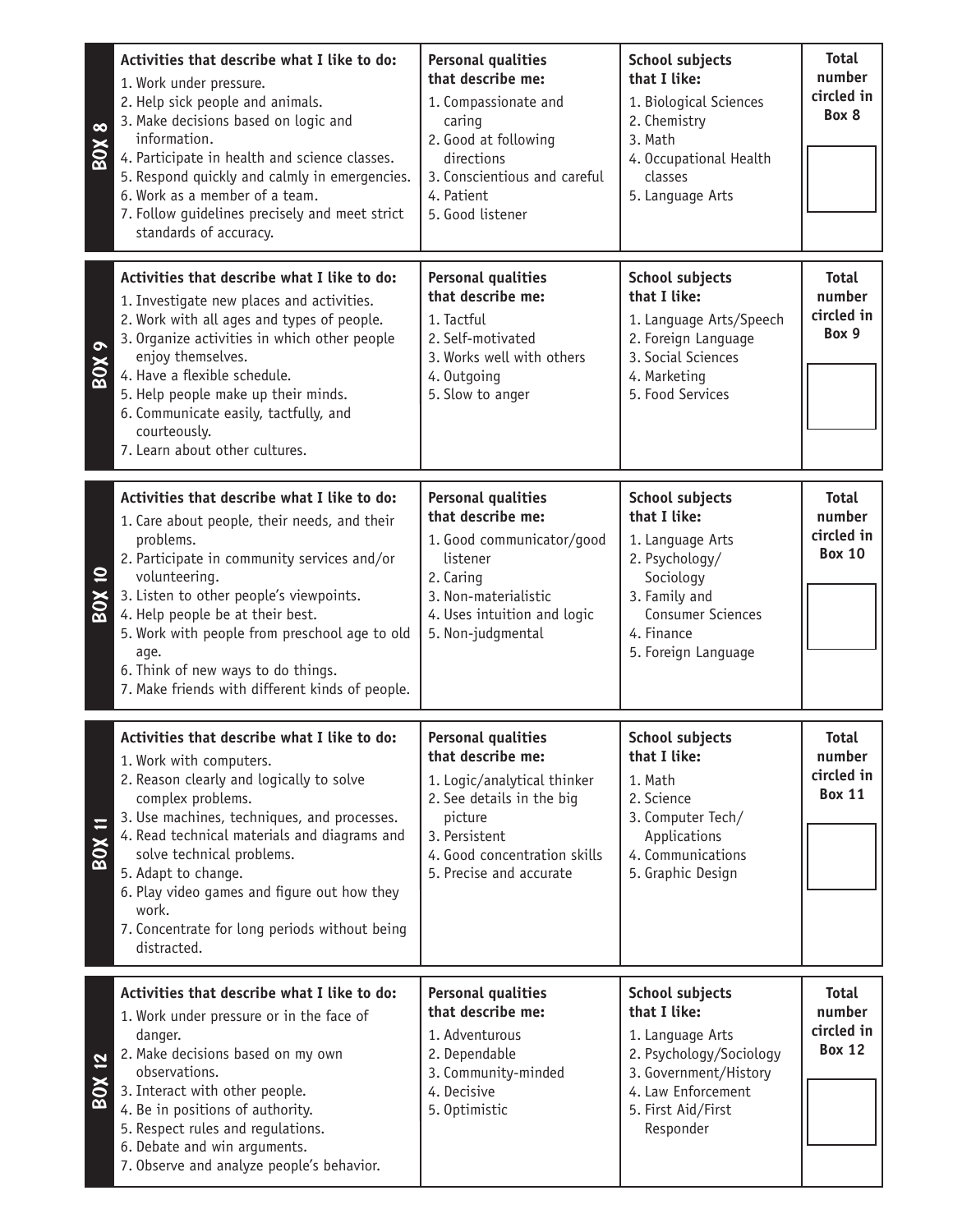| Activities that describe what I like to do:<br>1. Work with my hands and learn that way.<br>2. Put things together.<br>3. Do routine, organized and accurate work.<br>$\vec{\omega}$<br>4. Perform activities that produce tangible<br>results.<br>80 <sup>2</sup><br>5. Apply math to work out solutions.<br>6. Use hand and power tools and operate<br>equipment/machinery. | <b>Personal qualities</b><br>that describe me:<br>1. Practical<br>2. Observant<br>3. Physically active<br>4. Step-by-step thinker<br>5. Coordinated | <b>School subjects</b><br>that I like:<br>1. Math-Geometry<br>2. Chemistry<br>3. Trade and Industry<br>courses<br>4. Physics<br>5. Language Arts | <b>Total</b><br>number<br>circled in<br><b>Box 13</b> |
|-------------------------------------------------------------------------------------------------------------------------------------------------------------------------------------------------------------------------------------------------------------------------------------------------------------------------------------------------------------------------------|-----------------------------------------------------------------------------------------------------------------------------------------------------|--------------------------------------------------------------------------------------------------------------------------------------------------|-------------------------------------------------------|
| 7. Visualize objects in three dimensions from<br>flat drawings.                                                                                                                                                                                                                                                                                                               |                                                                                                                                                     |                                                                                                                                                  |                                                       |

| Activities that describe what I like to do:                                                                                                                                                                                                                                                                     | <b>Personal qualities</b>                                                              | <b>School subjects</b>                                                                                         | <b>Total</b>                |
|-----------------------------------------------------------------------------------------------------------------------------------------------------------------------------------------------------------------------------------------------------------------------------------------------------------------|----------------------------------------------------------------------------------------|----------------------------------------------------------------------------------------------------------------|-----------------------------|
| 1. Shop and go to the mall.                                                                                                                                                                                                                                                                                     | that describe me:                                                                      | that I like:                                                                                                   | number                      |
| 2. Be in charge.<br>3. Make displays and promote ideas.<br>4. Give presentations and enjoy public<br>speaking.<br>speaking.<br>5. Persuade people to buy products or to<br>participate in activities.<br>6. Communicate my ideas to other people.<br>7. Take advantage of opportunities to make<br>extra money. | 1. Enthusiastic<br>2. Competitive<br>3. Creative<br>4. Self-motivated<br>5. Persuasive | 1. Language Arts<br>2. Math<br>3. Business Education/<br>Marketing<br>4. Economics<br>5. Computer Applications | circled in<br><b>Box 14</b> |

| Activities that describe what I like to do:<br>1. Interpret formulas.          | <b>Personal qualities</b><br>that describe me: | <b>School subjects</b><br>that I like:    | <b>Total</b><br>number      |
|--------------------------------------------------------------------------------|------------------------------------------------|-------------------------------------------|-----------------------------|
| 2. Find the answers to questions.                                              | 1. Detail oriented                             | 1. Math                                   | circled in<br><b>Box 15</b> |
| 3. Work in a laboratory.<br>5<br>4. Figure out how things work and investigate | 2. Inquisitive<br>3. Objective                 | 2. Science<br>3. Drafting/Computer-       |                             |
| BOX<br>new things.<br>5. Explore new technology.                               | 4. Methodical<br>5. Mechanically inclined      | Aided Drafting<br>4. Electronics/Computer |                             |
| 6. Experiment to find the best way to do<br>something.                         |                                                | Networking<br>5. Technical Classes/       |                             |
| 7. Pay attention to details and help things be<br>precise.                     |                                                | <b>Technology Education</b>               |                             |

| Activities that describe what I like to do:<br>1. Travel.<br>2. See well and have quick reflexes.<br>$\mathbf{v}$<br>3. Solve mechanical problems.<br>4. Design efficient processes.<br>5. Anticipate needs and prepare<br>5. Anticipate needs and prepare to meet<br>them.<br>6. Drive or ride.<br>7. Move things from one place to another. | <b>Personal qualities</b><br>that describe me:<br>1. Realistic<br>2. Mechanical<br>3. Coordinated<br>4. Obervant<br>5. Planner | <b>School subjects</b><br>that I like:<br>1. Math<br>2. Trade and Industry<br>courses<br>3. Physical Sciences<br>4. Economics<br>5. Foreign Language | <b>Total</b><br>number<br>circled in<br><b>Box 16</b> |
|-----------------------------------------------------------------------------------------------------------------------------------------------------------------------------------------------------------------------------------------------------------------------------------------------------------------------------------------------|--------------------------------------------------------------------------------------------------------------------------------|------------------------------------------------------------------------------------------------------------------------------------------------------|-------------------------------------------------------|
|-----------------------------------------------------------------------------------------------------------------------------------------------------------------------------------------------------------------------------------------------------------------------------------------------------------------------------------------------|--------------------------------------------------------------------------------------------------------------------------------|------------------------------------------------------------------------------------------------------------------------------------------------------|-------------------------------------------------------|

*Disclaimer: Your interests may change over time. These survey results are intended to assist you with informal career exploration. Consider more formal assessments and other resources or services to help you plan your career. This survey does not make any claims of statistical reliability.*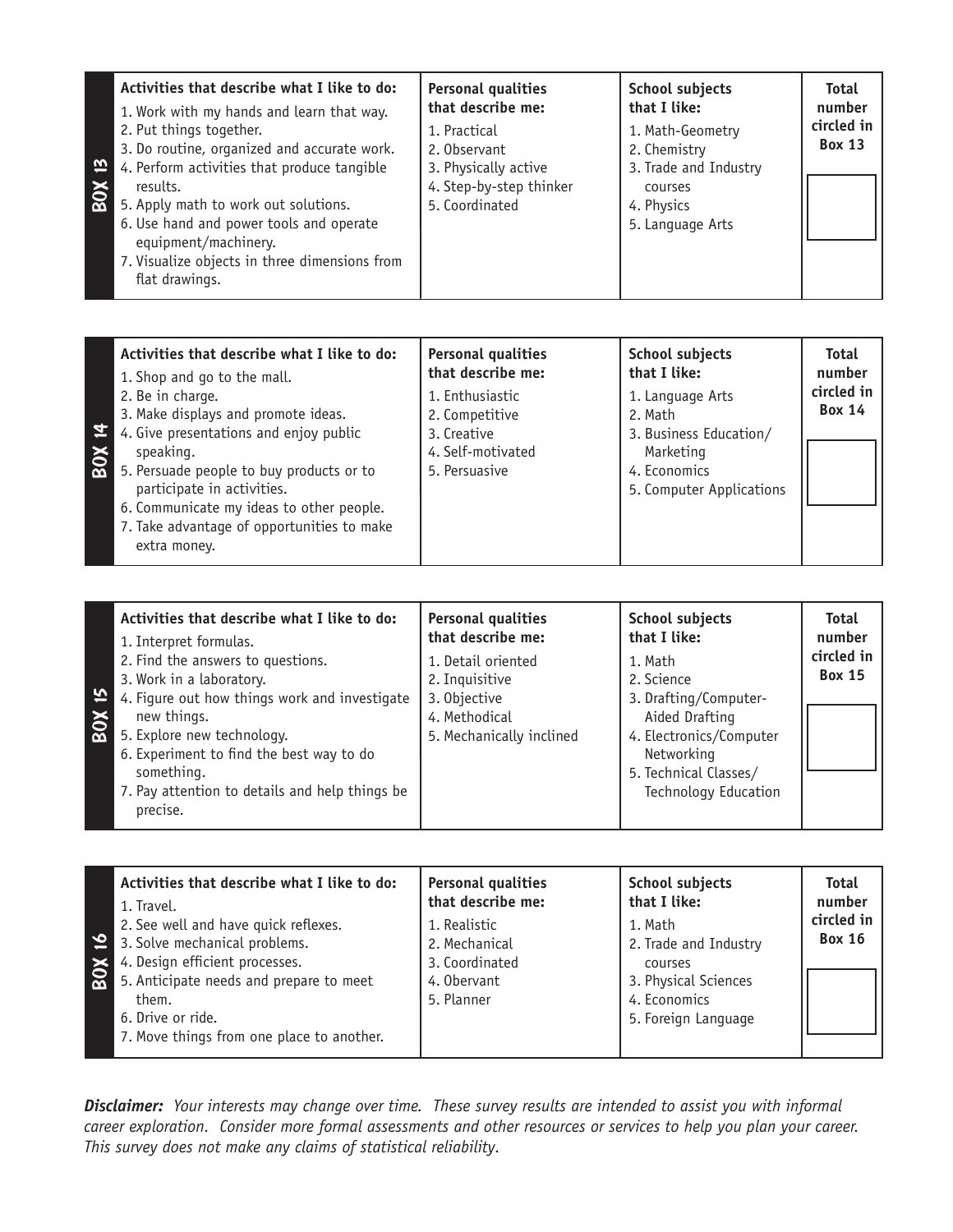

## The Sixteen Career Clusters

| griculture, Food &<br>Natural Resources                                 | The production, processing, marketing, distribution, financing, and<br>development of agricultural commodities and resources including<br>food, fiber, wood products, natural resources, horticulture, and<br>other plant and animal products/resources.                                                    |  |
|-------------------------------------------------------------------------|-------------------------------------------------------------------------------------------------------------------------------------------------------------------------------------------------------------------------------------------------------------------------------------------------------------|--|
| $\overline{2}$<br>rerrume voi<br>onstruction                            | Careers in designing, planning, managing, building, and<br>maintaining the built environment.                                                                                                                                                                                                               |  |
| $\overline{\mathbf{3}}$<br>A/V Technology<br><b>Communications</b>      | Designing, producing, exhibiting, performing, writing, and<br>publishing multimedia content including visual and performing arts<br>and design, journalism, and entertainment services.                                                                                                                     |  |
| $\overline{4}$<br>iness, M <mark>anagement</mark><br>{ & Administration | Business Management and Administration careers encompass<br>planning, organizing, directing and evaluating business functions<br>essential to efficient and productive business operations. Business<br>Management and Administration career opportunities are available<br>in every sector of the economy. |  |
| 5 <sup>1</sup><br>ication &<br>lraining                                 | Planning, managing, and providing education and training services,<br>and related learning support services.                                                                                                                                                                                                |  |
| $\vert 6 \vert$                                                         | Planning, services for financial and investment planning, banking,<br>insurance, and business financial management.                                                                                                                                                                                         |  |
| 7<br>ivernment & Public<br>Administration                               | Executing governmental functions to include governance;<br>national security; foreign service; planning; revenue and taxation;<br>regulation; and management and administration at the local, state,<br>and federal levels.                                                                                 |  |
| 8 <sup>1</sup><br>alth Science                                          | Planning, managing, and providing therapeutic services, diagnostic<br>services, health informatics, support services, and biotechnology<br>research and development.                                                                                                                                        |  |
| 9<br>spitality &<br>Tourism                                             | Hospitality and Tourism encompasses the management, marketing<br>and operations of restaurants and other food services, lodging,<br>attractions, and recreation events and travel-related services.                                                                                                         |  |